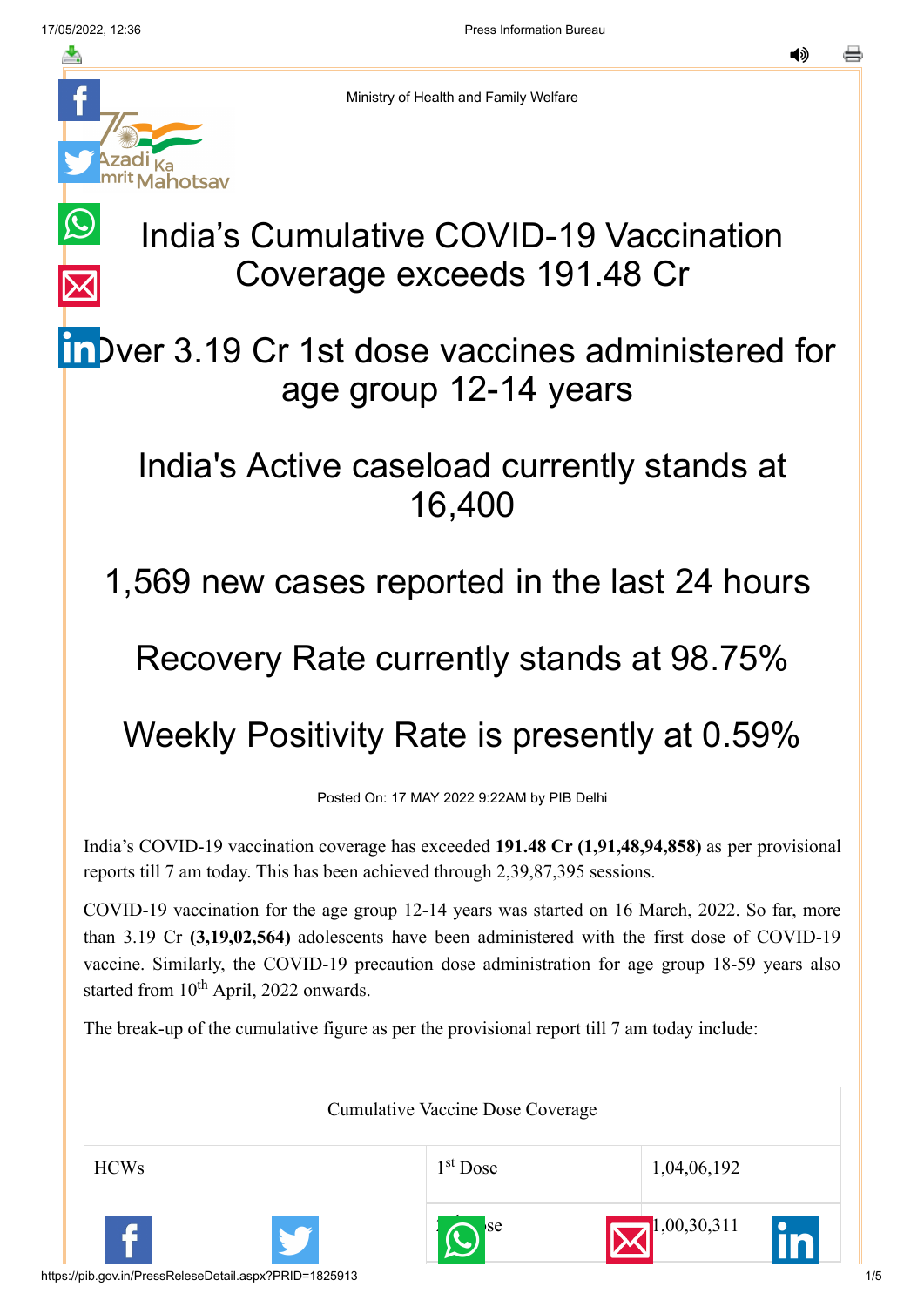|                        | <b>Precaution Dose</b> | 50,38,561    |
|------------------------|------------------------|--------------|
|                        |                        |              |
| <b>FLWs</b>            | 1 <sup>st</sup> Dose   | 1,84,17,715  |
|                        | $2nd$ Dose             | 1,75,66,304  |
|                        | <b>Precaution Dose</b> | 82,09,929    |
| Age Group 12-14 years  | 1 <sup>st</sup> Dose   | 3,19,02,564  |
|                        | $2nd$ Dose             | 1,23,55,548  |
| Age Group 15-18 years  | 1 <sup>st</sup> Dose   | 5,90,04,371  |
|                        | $2nd$ Dose             | 4,41,24,835  |
| Age Group 18-44 years  | 1 <sup>st</sup> Dose   | 55,66,27,525 |
|                        | $2nd$ Dose             | 48,51,29,159 |
|                        | <b>Precaution Dose</b> | 4,41,938     |
| Age Group 45-59 years  | $1st$ Dose             | 20,31,49,960 |
|                        | $2nd$ Dose             | 18,97,21,219 |
|                        | <b>Precaution Dose</b> | 10,31,610    |
| Over 60 years          | 1 <sup>st</sup> Dose   | 12,70,19,279 |
|                        | $2nd$ Dose             | 11,82,61,637 |
|                        | <b>Precaution Dose</b> | 1,64,56,201  |
| <b>Precaution Dose</b> | 3,11,78,239            |              |
| Total                  | 1,91,48,94,858         |              |



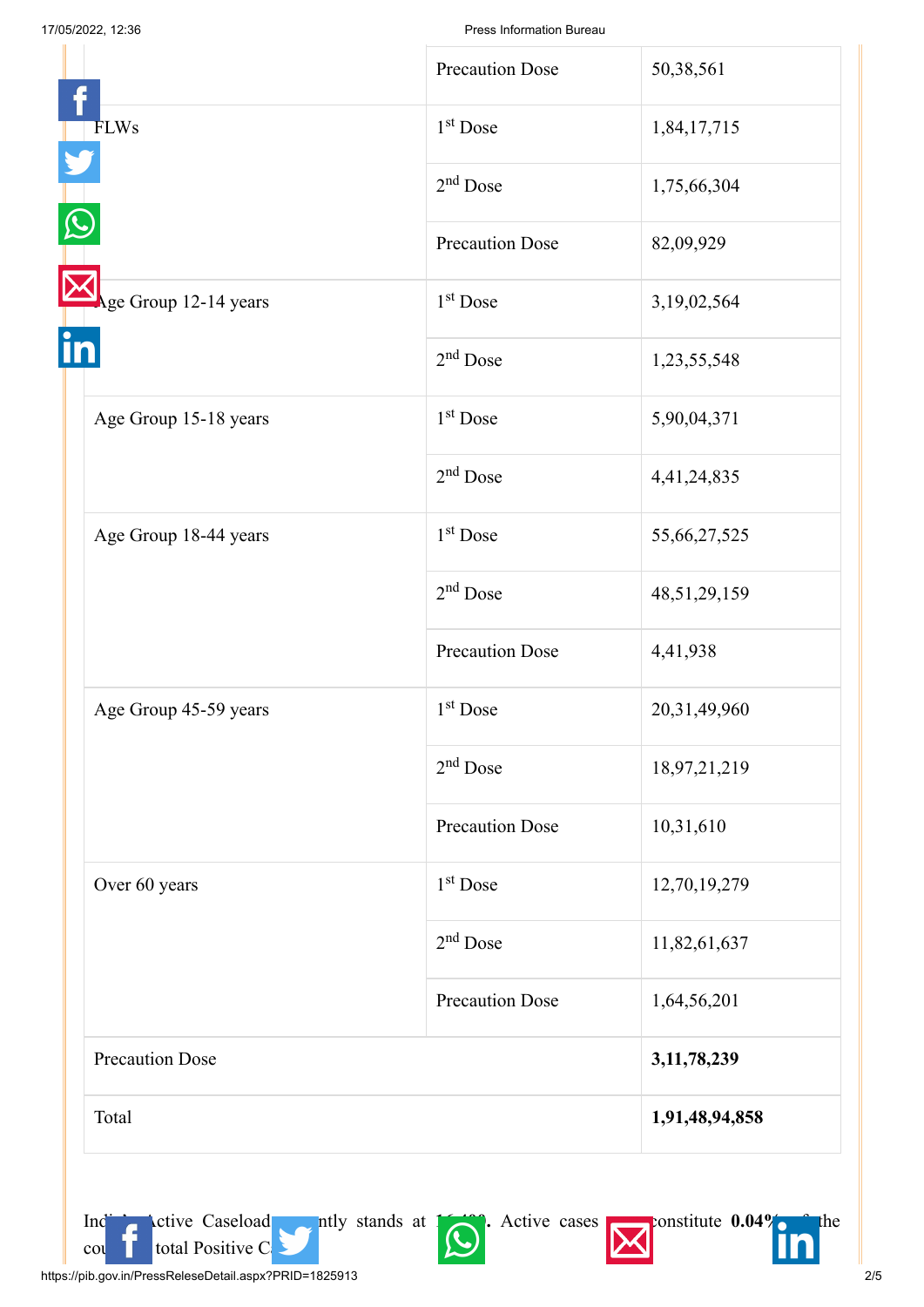17/05/2022, 12:36 Press Information Bureau



Consequently, India's recovery rate stands at **98.75%. 2,467** patients have recovered in the last 24 hours and the cumulative tally of recovered patients (since the beginning of the pandemic) is now at **4,25,84,710.**



**1,569 new cases** were reported in the last 24 hours.







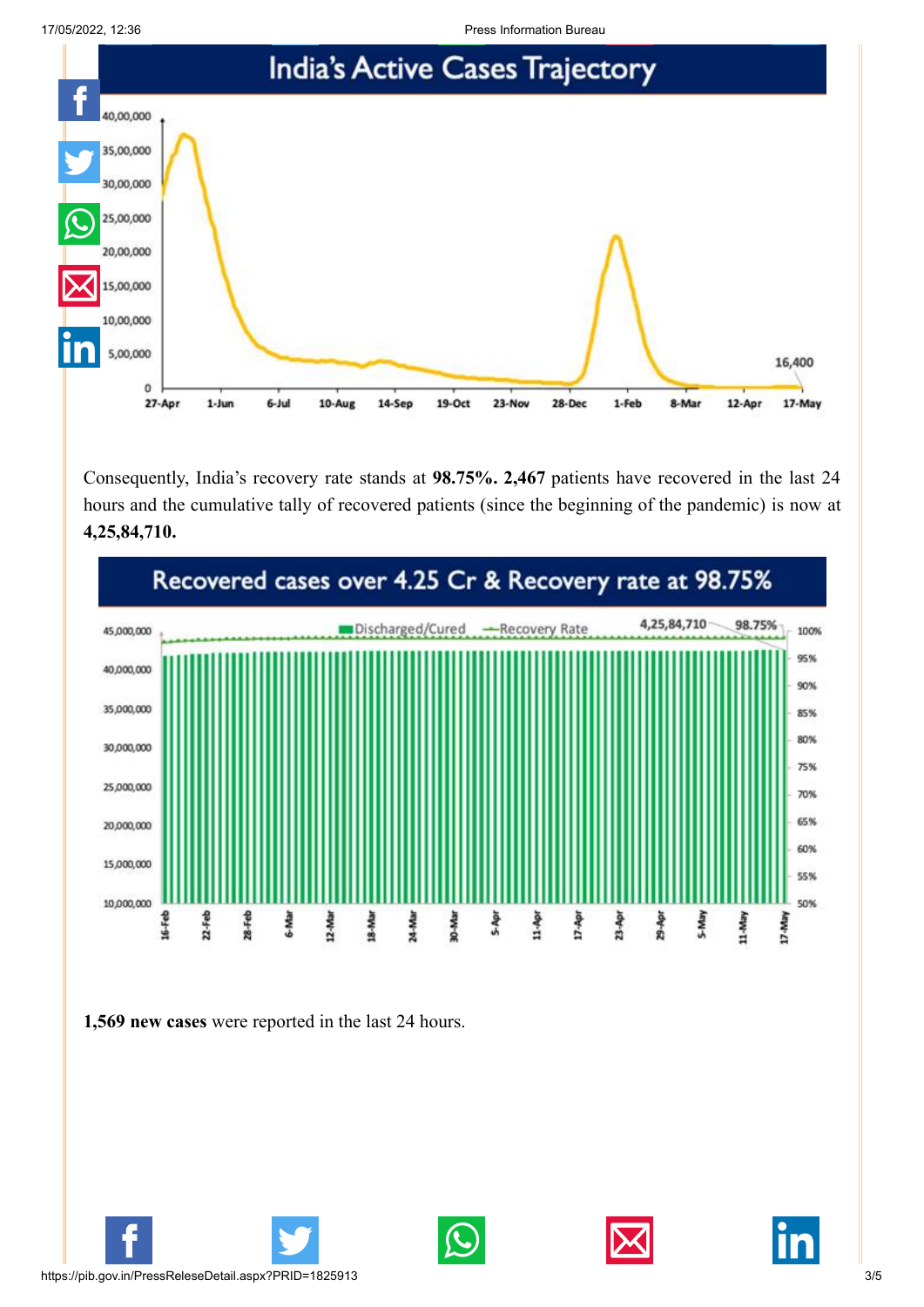17/05/2022, 12:36 Press Information Bureau



The last 24 hours saw a total of **3,57,484** COVID-19 tests being conducted. India has so far conducted over **84.44 Cr (84,44,91,640)** cumulative tests.

**Weekly Positivity Rate** in the country currently **stands at 0.59%** and the **Daily Positivity rate is reported to be 0.44%.**